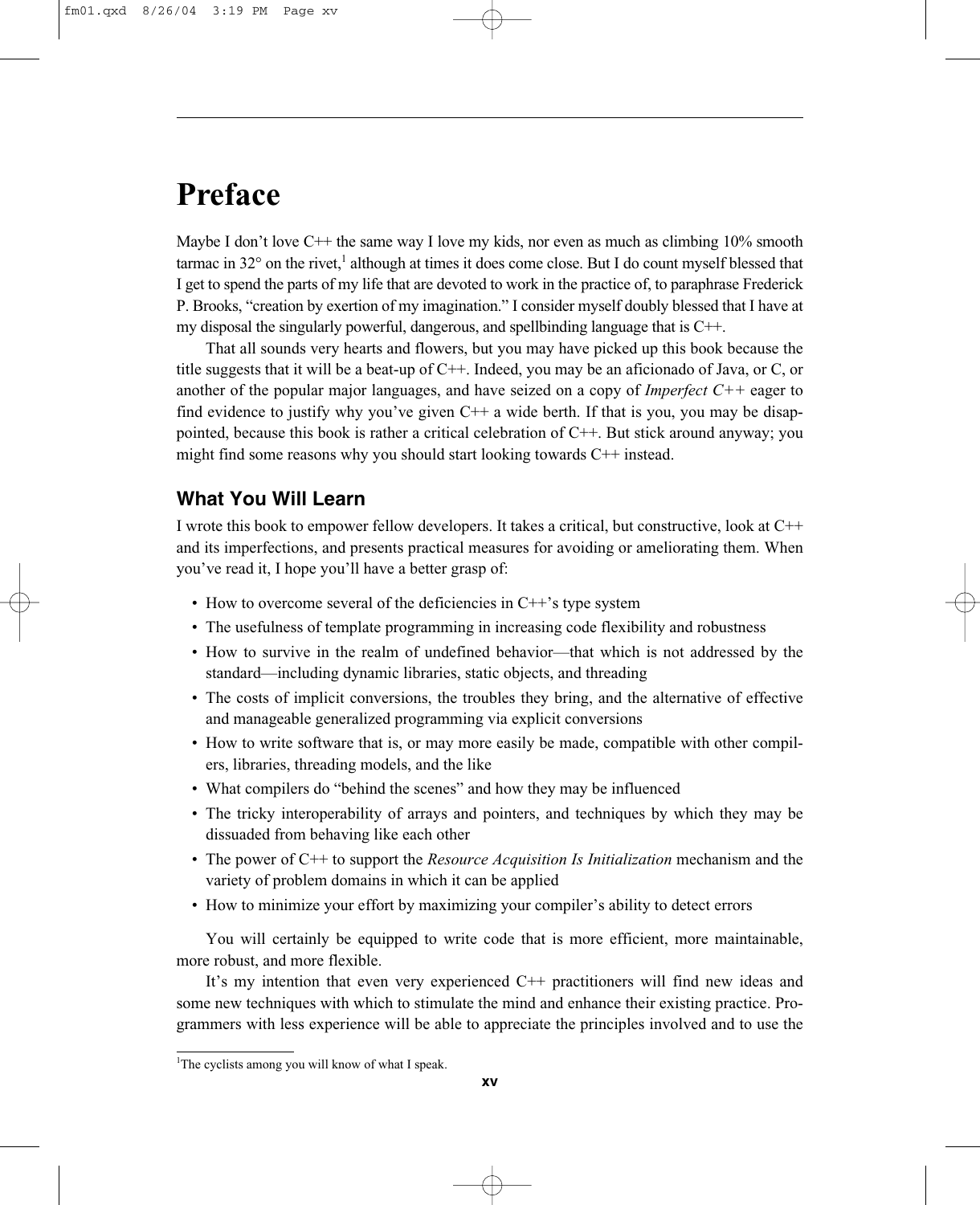#### **xvi Preface**

techniques within their own work, moving to fill any gaps in their understanding of the details of the techniques as their knowledge grows.

I don't expect any of you to agree with everything that I have to say, but I do expect even the most contentious material to stimulate your understanding of your use of this formidable language.

# **What I Assume You Know**

Unless one wants to write a *very* large book, a good degree of knowledge must be assumed. It would be churlish to stipulate that you have read a precise set of texts, but I do assume that you have knowledge and experience sufficient to be comfortable with most of the concepts contained in Scott Meyer's *Effective C++* and Herb Sutter's *Exceptional C++* series. I also assume that you have a copy of the language bible: Bjarne Stroustrup's *The C++ Programming Language.* I don't assume you've read Stroustrup cover to cover—I haven't (yet)—but you should use it as the ultimate reference for the language, as there's a gem on every other page.

*Imperfect* C++ contains a fair amount of template code—which modern C++ book doesn't? —but I do not assume that you're a guru<sup>2</sup> or have advanced knowledge of meta-programming. Nonetheless, it's probably best if you're at least familiar with using templates, such as those that form the popular parts of the C++ standard library. I have tried to keep the template use down to a reasonable level, but it has to be acknowledged that the support for templates is the very thing that allows  $C++$  to "self-repair," and it is that, therefore, which largely accounts for the existence of this book.

Since flexibility and practicality are big things with me, this is not a book whose code can only be used with a small minority of "bleeding edge" compilers; nearly everything in the book will work with just about any reasonably modern compiler (see Appendix A). Certainly there are good freely available compilers, and you can have confidence that your compiler will support the code.

Wherever possible, I've avoided reference to particular operating environments, libraries, and technologies. However, I do touch on several, so it would be useful, though by no means essential, to have some grounding in some of the following: COM and/or CORBA, dynamic libraries (UNIX and/or Win32), STL, threads (POSIX and/or Win32), UNIX, and Win32. The bibliography contains numerous references to good books on these and other subjects. It would also be useful to have familiarity with more than one machine architecture, though again this is not essential.

Since C remains the lingua franca of interlanguage and operating system development, it continues to be an extremely important language. Notwithstanding that this is a book about  $C++$ , there are many areas in which the common heritage of C and  $C++$  comes into focus, and I make no apologies for addressing both languages in those circumstances. Indeed, as we see in Part Two, we need to fall back on C to support several advanced uses of C++.

There's one important assumption about you that I am making. I assume that you believe in doing quality work, and are motivated to finding new ways in which you can achieve this. This book cannot claim to be the sole source of such new ways of approaching C++. Rather it represents a practical, and in some cases heretical, look at the problems we all encounter with the language, and can at best form a part of your library of essential texts. The ultimate responsibility is yours. All the rest is just getting the best tools to back you up.

<sup>2</sup> There are several books listed in the Bibliography that can help you on the long journey to becoming one, if you're willing to invest the effort.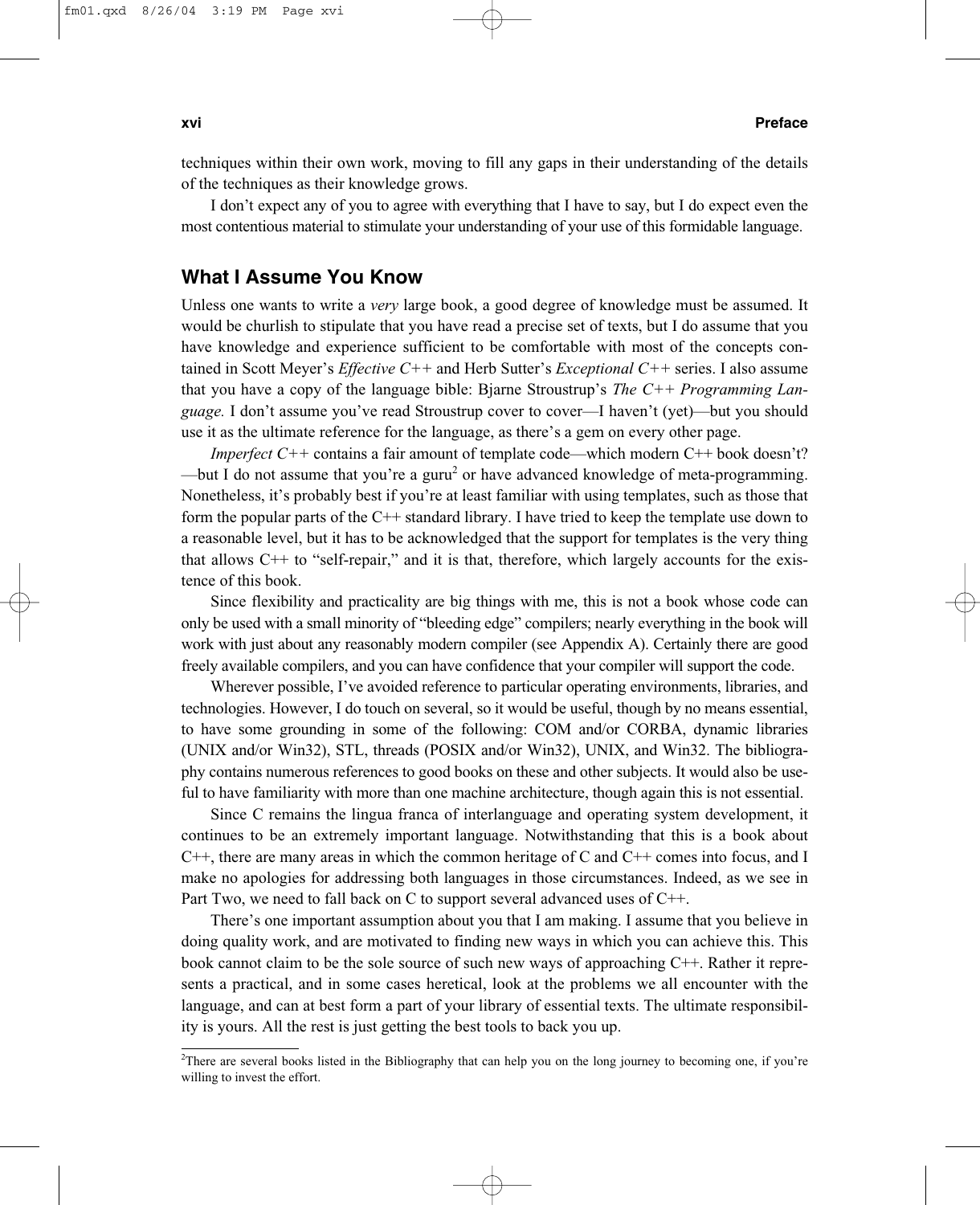#### **Preface xvii**

# **Organization**

The main content of the book is divided into six parts. Each part is comprised of an introduction, followed by between five and seven chapters, each of which is further divided into relevant sections.

Inspired by the title of the book, I try to highlight the actual imperfections, so you will find them throughout the text. In the early parts of the book, the imperfections come thick and fast, reflecting the relatively straightforward nature both of the imperfections themselves and of their solutions. Each subsection refers to a particular feature of the language and generally describes an imperfection. Wherever possible, a specific technique and/or software technology is presented which either answers the problem, or provides the developer with control over it. As the book progresses, the imperfections become less discrete and more significant, with correspondingly lengthy and detailed discussions.

The book does not follow the modern "buffet" format, nor does it have a single contiguous thread requiring it to be read from front to back. Having said that, most of the later chapters are described in terms of, and will occasionally be built on, the content of earlier ones so, unless you're feeling perverse, you'll be better off reading it in order. However, once you've read it once, you should be able to come back to any point for reference without needing to read the whole thing again. Within the chapters, sections generally follow a sequential format, so I would recommend that you read each chapter in that vein.

In terms of difficulty, it's certainly the case that Parts One through Four follow a progression from reasonably straightforward to seriously demanding.<sup>3</sup> Although Parts Five and Six rely on some of the material from Parts Three and Four, they are considerably less challenging, and you should feel yourself cruising along to the appendixes.

Following the main content of the book are four short appendixes. Appendix A details the compilers and libraries used in the research for *Imperfect C++.* Appendix B regales you with some of the slack-jawed blunders of a young  $C++$  engineer, taking his first steps in the land of the double crosses. Appendix C describes the Arturius project, a free, open-source compilermultiplexer, which is also included on the CD. Appendix D describes the contents of the CD-ROM.

I have a very consistent, perhaps strict, coding style; you may well call it pedantic. Former colleagues and users of my libraries have certainly done so. But I do it the way I do because there are no unanswered questions as to where everything goes, which means I can come back to it years later and dive straight in. The downside is that I need a twenty-one-inch monitor and an industrial-strength laser printer.

In order to minimize the effects of my coding style on the readability of *Imperfect C++,* I've taken a few liberties in the code examples presented throughout the book. You'll see a lot of ellipses  $(\ldots)$  in the examples, and this generally means something that's either been covered in a previous related example, or reflects boilerplate code that we all use (e.g., the proscription of methods from client code access—see section 2.2). Only the aspects of style that have manifest effects on reliability are discussed, in Chapter 17.<sup>4</sup>

<sup>3</sup> Parts of Parts Three and Four hurt my brain still.

<sup>&</sup>lt;sup>4</sup>If you absolutely must sample the voluminous splendor of the rest of my coding style, there's plenty of exemplifying code in the libraries provided on the CD.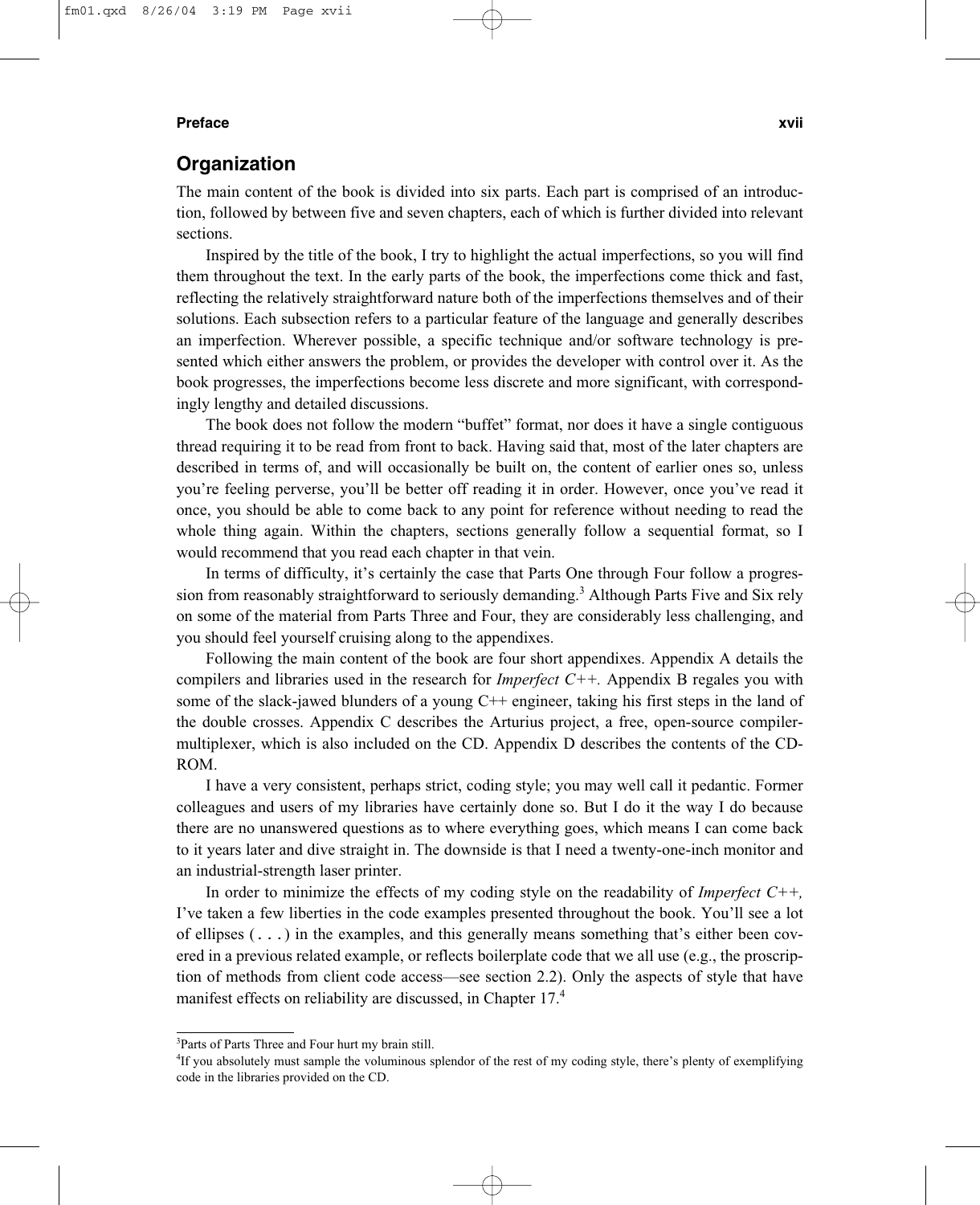#### **xviii Preface**

### **References**

One of the things that irritates me when reading  $C++$  books is when the author stipulates a fact but does not make reference to the relevant section of the standard. So in addition to including references to relevant articles and books, wherever I make a statement as to the behavior of the language I have attempted to provide references in the C (C99) or  $C++$  (C++98) standards.

# **Supplementary Material**

# **CD-ROM**

The accompanying CD-ROM contains libraries, compilers (including many of the code techniques described in the book), test programs, tools, and other useful software, as well as a number of relevant articles from various publications. See Appendix D for more details on its contents.

#### **Online Resources**

Supplementary material will also be available online at *http://imperfectcplusplus.com.*<sup>5</sup>

# **Acknowledgments**

In just about any book you'll ever pick up there are effusive acknowledgments to family and friends, and I can promise you they are heartfelt. Writing a book cannot be done without a huge amount of support.

Thanks to mum and Suzanne for enduring, financing, and raising the overstuffed cuckoo, who finally flitted the nest, to the other side of the world, at the overripe age of twenty-seven. Thanks to mum and Robert for helping said cuckoo and his family during a challenging but eventually fruitful couple of years. A special thanks goes to Robert for helping keep the mind at ease at a couple of important points during this time.

Thanks to Piker, for filling in the gaps in the extended family, and giving more than his share of babysitting, encouragement, and free lunches. Similar thanks to Dazzle, for always telling me he had ultimate confidence in me, and for tearing himself away from all those fascinating DBA-guru activities to put in a stalwart effort in helping with many of the boring review tasks; he'll never look at another Perl or Python script quite the same way again! Grunts of gratitude to Besso, for always showing interest, undue pride, and an encouraging perspective on my plans. And thanks to Al and Cynth (the in-laws!) for many free dinners and a limitless supply of free gourmet chocolate. (Now, where's that bike? . . .)

Essential thanks are due 808 State, Aim, Barry White, Billy Bragg, De La Soul, Fatboy Slim, George Michael, Level 42, Rush, Seal, Stevie Wonder, and The Brand New Heavies, without whom I could not possibly have survived being in "the bubble" for a year and a half.

<sup>&</sup>lt;sup>5</sup>This site will also host an errata page, not that there'll be any errata, of course.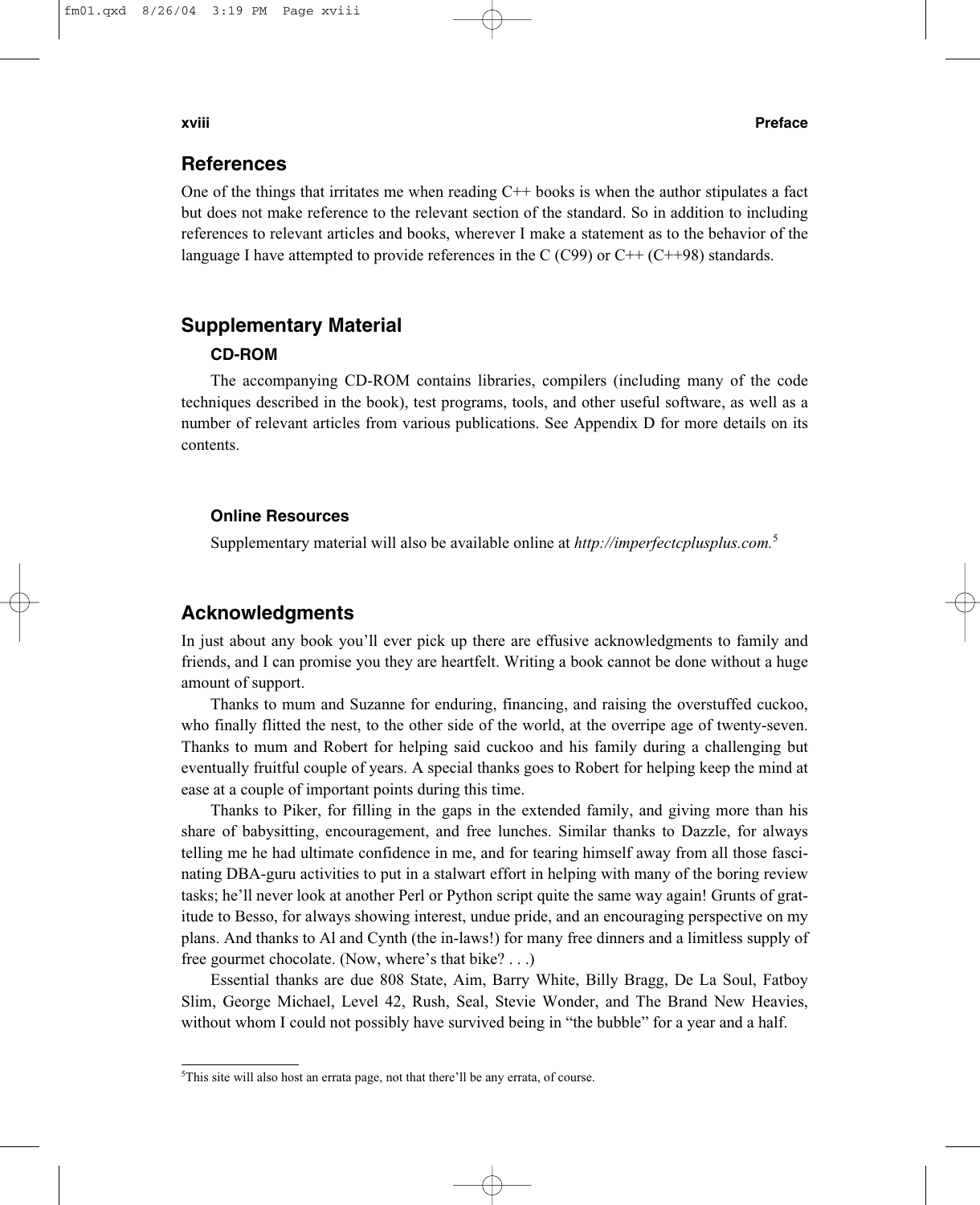#### **Preface xix**

And most important, thanks to my beautiful wife, Sarah, who managed to suppress her reasonable concerns and doubts to present an almost unblemished veneer of support and confidence. A true star!

I'd like to recognize some remarkable people who've influenced my education and career thus far. Thanks are due (Professor) Bob Cryan for recognizing a fellow congenital overachiever and offering him the chance to dodge work (and ride his bike) for a further three years in postgraduate study.

I'd like to thank Richard McCormack for making me see beauty in the efficiency of code, not just elegance of concept. These days I'm sometimes accused of being too focused on efficiency; I say blame Richard! Also, Graham Jones ("Dukey") for set -o vi, and for six crazy months of friendship and good fun. Unrepeatable stuff!

Thanks also to Leigh and Scott Perry for introducing me to their "bolt-in" concept and other excellent techniques. They may wish to demur and instead confess to unabashed autogeneration of 16MB+ DLLs and a lamentable recent obsession with languages that run in virtual machines; I couldn't possibly comment.

Special thanks to Andy Thurling who showed generous faith in my potential when I hit the job market with Ph.D. in hand, and a level of software engineering skill in inverse proportion to my estimation thereof.<sup>6</sup> Andy taught me probably the single greatest lesson for anyone in this wonderful but scary profession: that we're all just "skegging it out."<sup>7</sup> Chuck Allison puts it more accessibly, with the ancient American Indian wisdom: "He who learns from one who is learning drinks from a running stream."

Crucial to the success of any book are the publishers, reviewers, and advisors. Thanks to my editor, Peter Gordon, who encouraged, calmed, and contained an ebullient and bullish author on the tortuously slow emotional rollercoaster that is a first book. Thanks also to Peter's able assistant Bernard Gaffney, who managed the process and endured multiple e-mails a day with patience and restraint, as well as the rest of the production and marketing staff at Addison-Wesley: Amy Fleischer, Chanda Leary-Coutu, Heather Mullane, Jacquelyn Doucette, Jennifer Andrews, Kim Boedigheimer, and Kristy Hart. Heartfelt thanks (and apologies) to my project manager, Jessica Balch, of Pine Tree Composition, who had the questionable pleasure of sifting through the text and weeding out all my poor grammar, weak attempts at humor, and British-English spelling (a myriad "ise"s instead of "ize"s). Also a special note of thanks to Debbie Lafferty for encouragement when *Imperfect C++* was nothing but a catchy phrase I dreamt up one night in 2002.

Thanks to my loyal band of reviewers—Chuck Allison, Dave Brooks, Darren Lynch, Duane Yates, Eugene Gershnik, Gary Pennington, George Frasier, Greg Peet, John Torjo, Scott Patterson, and Walter Bright—without whom I'd have a flat face from having fallen on it too many times. Some made me laugh, others made me question the sanity of the enterprise, but the feedback helped improve the final result no end. What a wonderful world we live in where friendships with people from a wide spectrum of countries, most of whom I've never physically met, can engender this level of helpfulness. Bravo!

<sup>&</sup>lt;sup>6</sup>I didn't even know the difference between real mode and protected mode!

<sup>7</sup> This is a North Yorkshire term meaning "making the best of what information you have at the time."